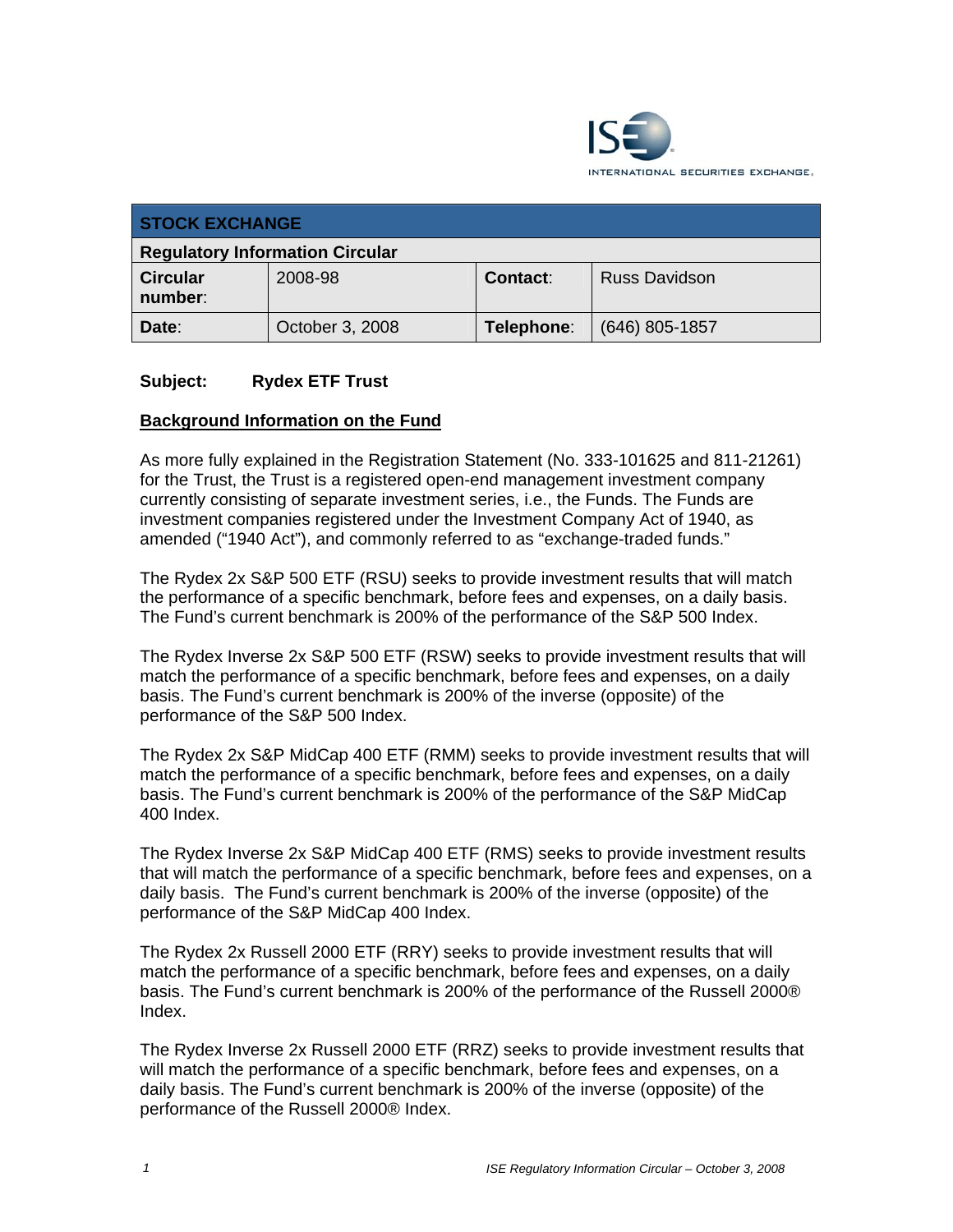Rydex Investments ("Advisor")serves as the investment adviser to the Funds. Rydex Distributors, Inc. ("Distributor") is the distributor for the Funds. State Street Bank and Trust Company is the custodian, administrator, transfer agent and fund accounting agent for the Funds (Custodian").

As described more fully in the Trust's Prospectus and Statement of Additional Information ("SAI"), each Fund issues and redeems shares ("Shares") at their net asset value ("NAV") only in large blocks of 50,000 Shares (each block of 50,000 Shares called a "Creation Unit"), generally in exchange for a basket of securities included in the Index ("Deposit Securities"), together with the deposit of a specified cash payment ("Cash Component"). The Cash Component for RSU, RMM and RRY is an amount equal to the difference between the NAV of their shares (per Creation Unit) and the market value of their Deposit Securities. The Cash Component for RSW, RMS and RRZ will equal the NAV of their Creation Unit. Shares of the Funds will trade on the Exchange at market prices that may differ from their NAV. Except when aggregated in Creation Units, the Shares may not be redeemed with a Fund.

The Funds pay out dividends from net investment income, if any, to shareholders at least annually. Distributions of net capital gains, if any, are declared and distributed to shareholders annually, but the Trust may make distributions more frequently under certain circumstances.

The Depository Trust Company ("DTC") serves as securities depository for the Shares, which may be held only in book-entry form; stock certificates will not be issued. DTC, or its nominee, is the record or registered owner of all outstanding Shares.

Each Fund's NAV is determined shortly after 4:00 p.m. Eastern standard time ("ET") on each day that the New York Stock Exchange ("NYSE") and the American Stock Exchange ("Amex") are open for business (a "Business Day"). The NAV is available from the Trust and the Amex and is also available to National Securities Clearing Corporation ("NSCC") participants through data made available from NSCC.

The Trusts registration statement describes the various fees and expenses for the Fund's shares. For a more complete description of the Funds and the Indexes, visit www.rydexfunds.com.

### **Purchases and Redemptions in Creation Unit Size**

Equity EAMs are hereby informed that procedures for purchases and redemptions of Shares in Creation Units are described in the Trust's Prospectus and Statement of Additional Information and that Shares are not individually redeemable but are redeemable only in Creation Unit aggregations or multiples thereof.

The Trust will issue and sell Shares only in Creation Units on a continuous basis through the Distributor, without a sales load, at their NAV next determined after receipt, on any Business Day, of a purchase order in proper form. Creation units of RSU, RMM and RRY will generally consist of the Deposit Securities and the Cash Component. Creation Units of RSW, RMS and RRZ will be issued by the Funds solely in exchange for cash ("All-Cash Payment"). The use of an All-Cash Payment for the purchase of Creation Unit Aggregations is due to the limited transferability of the Financial Instruments. Purchasers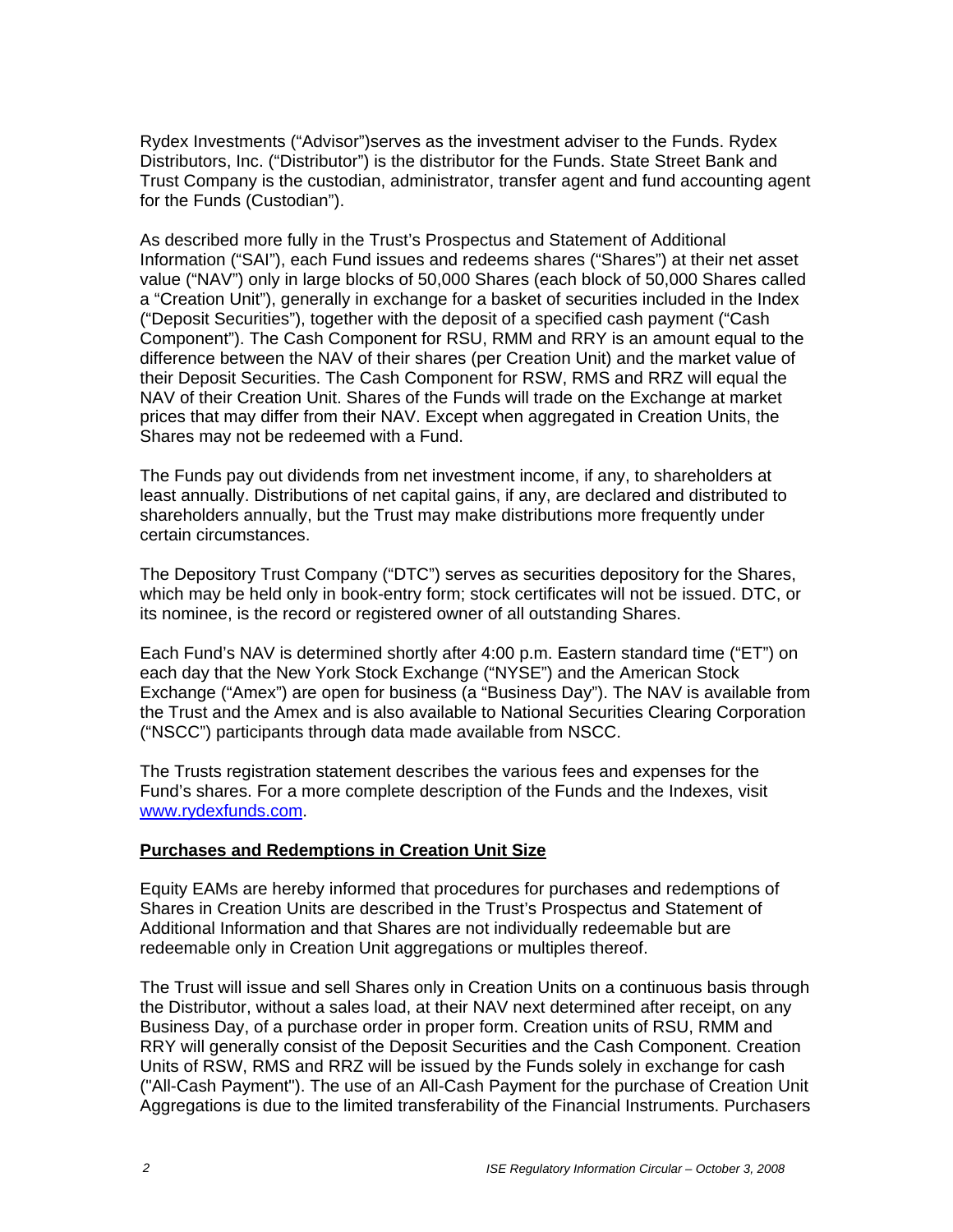will generally be required to deposit a specified cash payment in the manner described in the Application.

Orders must be placed in proper form by or through either (i) a "Participating Party", i.e., a broker-dealer or other participant in the clearing process of the Continuous Net Settlement System of the NSCC; or (ii) a participant of the DTC, that, in either case, has entered into an agreement with the Trust and the Distributor, with respect to creations and redemptions of Creation Units. All orders must be placed for one or more whole Creation Units and must be received by the Distributor in proper form no later than the close of regular trading on NYSE (ordinarily 4:00 p.m. ET) on the date the order is placed (the "Transmittal Date") in order to receive the NAV per Share determined on the Transmittal Date. A creation transaction fee payable to the Custodian is imposed on each creation transaction.

With respect to the Shares of RSU, RMM and RRY the redemption proceeds for Creation Units will generally consist of Fund Securities plus cash in an amount equal to the Fund's NAV less a redemption transaction fee payable to the Custodian next determined after receipt of a redemption request in proper form by the Distributor and only on a Business Day.

Shares of RSW, RMS and RRZ will be redeemed solely for an All-Cash Payment in an amount equal to the NAV less a redemption transaction fee payable to the Custodian next determined after receipt of a redemption request in proper form by the Distributor and only on a Business Day. The use of an All-Cash Payment for the redemption of a Creation Unit is due to the limited transferability of the Financial Instruments.

# **Principal Risks**

Interested persons are referred to the Trust's Prospectus for a description of risks associated with an investment in the Shares. These risks include the risk that each Fund's investment strategy may subject such Fund to greater changes to the value of portfolio holdings and imperfect correlation to the relevant Underlying Index. Each Fund may also not correlate to the relevant Underlying Index for a number of reasons including the incursion by the Fund of operating expenses and costs not applicable to the Index. Over time, the cumulative percentage increase or decrease in the NAV of a Fund may diverge significantly from the cumulative percentage increase or decrease in the multiple return of the Underlying Index due to the compounding effect of losses and gains on the returns of a Fund. In addition, as noted in the Prospectus, the Shares trade at market prices that may differ from their NAV. The NAV of the Shares will fluctuate with changes in the market value of the Fund's holdings while the market prices of the Shares will fluctuate in accordance with changes in NAV as well as the supply and demand for the Shares.

### **Exchange Rules Applicable to Trading in the Shares**

The Shares are considered equity securities, thus rendering trading in the Shares subject to the Exchange's existing rules governing the trading of equity securities.

### **Trading Hours**

The Shares will trade on ISE between 9:00 a.m. and 4:00 p.m. ET.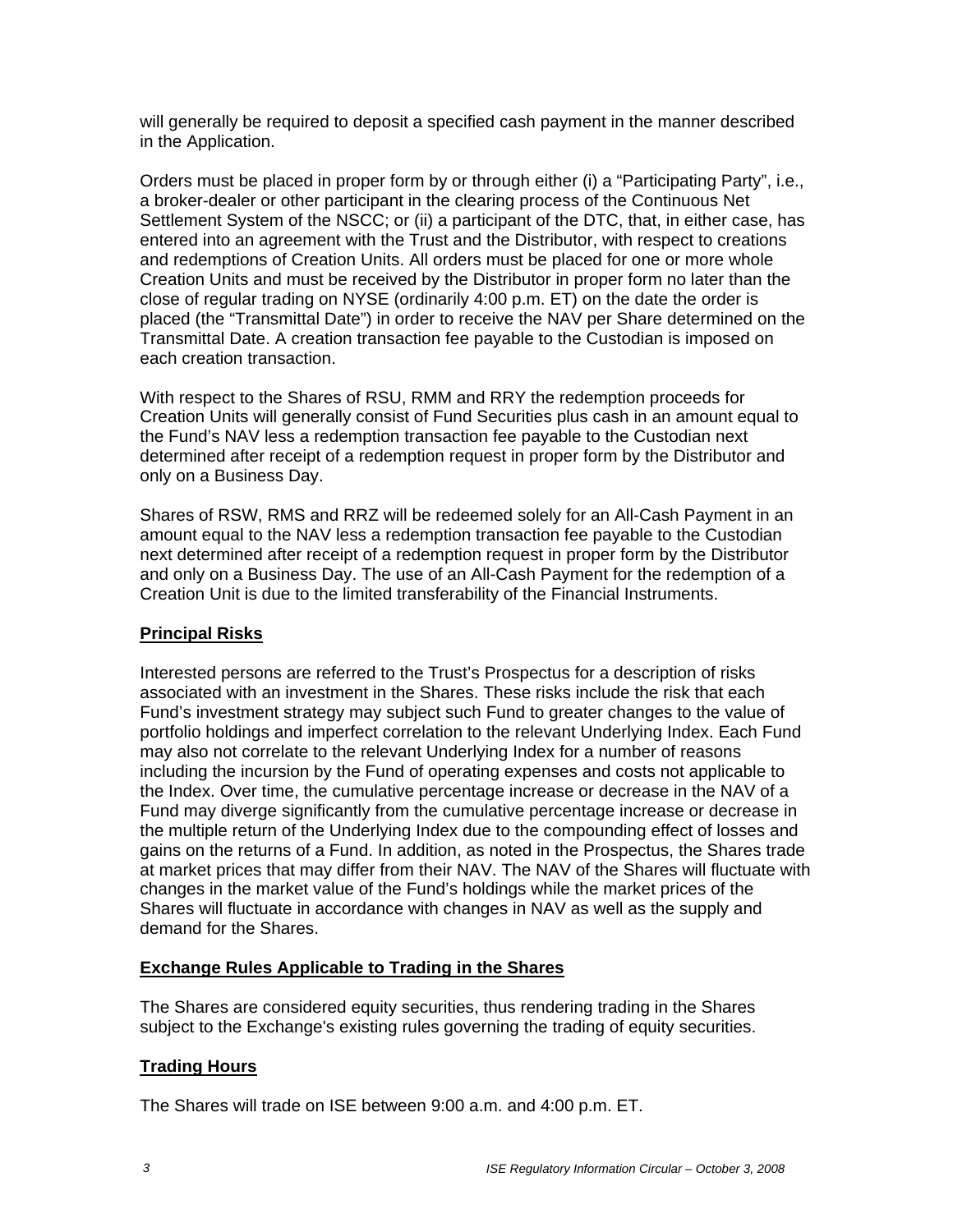Equity EAMs trading the Shares during the Pre-Market Session are exposed to the risk of the lack of the calculation or dissemination of underlying index value or intraday indicative value ("IIV"). For certain derivative securities products, an updated underlying index value or IIV may not be calculated or publicly disseminated in the Pre-Market hours. Since the underlying index value and IIV are not calculated or widely disseminated during Pre-Market hours, an investor who is unable to calculate implied values for certain derivative securities products during Pre-Market hours may be at a disadvantage to market professionals.

# **Trading Halts**

ISE will halt trading in the Shares of a Trust in accordance with ISE Rule 2101(a)(2)(iii). The grounds for a halt under this Rule include a halt by the primary market because it stops trading the Shares and/or a halt because dissemination of the IIV or applicable currency spot price has ceased, or a halt for other regulatory reasons. In addition, ISE will stop trading the Shares of a Trust if the primary market de-lists the Shares.

### **Suitability**

Trading in the Shares on ISE will be subject to the provisions of ISE Rule 2123(l). Members recommending transactions in the Shares to customers should make a determination that the recommendation is suitable for the customer. In addition, members must possess sufficient information to satisfy the "know your customer" obligation that is embedded in ISE Rule 2123(l).

Equity EAMs also should review FINRA Notice to Members 03-71 for guidance on trading these products. The Notice reminds members of their obligations to: (1) conduct adequate due diligence to understand the features of the product; (2) perform a reasonable-basis suitability analysis; (3) perform customer-specific suitability analysis in connection with any recommended transactions; (4) provide a balanced disclosure of both the risks and rewards associated with the particular product, especially when selling to retail investors; (5) implement appropriate internal controls; and (6) train registered persons regarding the features, risk and suitability of these products.

### **Delivery of a Prospectus**

Pursuant to federal securities laws, investors purchasing Shares must receive a prospectus prior to or concurrently with the confirmation of a transaction. Investors purchasing Shares directly from the Fund (by delivery of the Deposit Amount) must also receive a prospectus.

Prospectuses may be obtained through the Distributor or on the Fund's website. The Prospectus does not contain all of the information set forth in the registration statement (including the exhibits to the registration statement), parts of which have been omitted in accordance with the rules and regulations of the SEC. For further information about the Fund, please refer to the Trust's registration statement.

#### **Exemptive, Interpretive and No-Action Relief Under Federal Securities Regulations**

The Commission issued a letter dated October 31, 2007, ("No-Action Letter") granting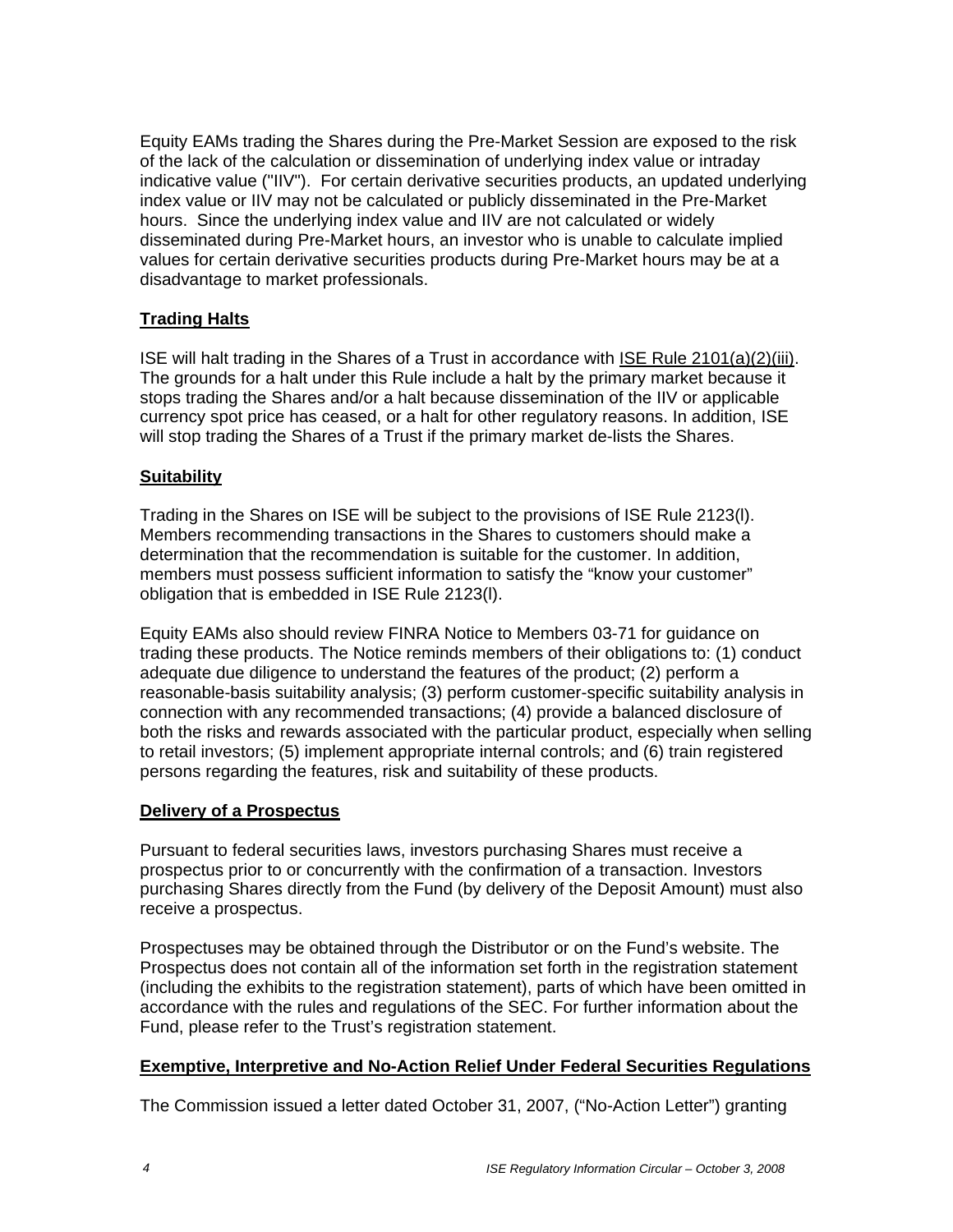exemptive or no-action relief from certain rules under the Securities Exchange Act of 1934 for the Funds.

# **Regulation M Exemptions**

Generally, Rules 101 and 102 of Regulation M prohibit any "distribution participant" and its "affiliated purchasers" from bidding for, purchasing, or attempting to induce any person to bid for or purchase any security which is the subject of a distribution until after the applicable restricted period, except as specifically permitted in Regulation M. The provisions of the Rules apply to underwriters, prospective underwriters, brokers, dealers, and other persons who have agreed to participate or are participating in a distribution of securities.

The Commission issued a No-Action Letter by which persons participating in a distribution of shares of a fund may engage in secondary market transactions in such shares during their participation in such a distribution, despite the requirements of from Rule 101 under Regulation M. In addition, the SEC has permitted persons who may be deemed to be participating in the distribution of shares of a fund (i) to purchase securities for the purpose of purchasing creation unit aggregations of fund shares and (ii) to tender securities for redemption in Creation Unit Aggregations. Further, the Commission has clarified that the tender of fund shares to the Fund for redemption does not constitute a bid for or purchase of any of the Funds' securities during the restricted period of Rule 101. The Commission has issued a No-Action Letter to paragraph (e) of Rule 102 under Regulation M which allow the redemption of fund shares in creation unit aggregations during the continuous offering of shares.

### **Customer Confirmations for Creation or Redemption of Fund Shares (SEC Rule 10b-10)**

Broker–dealers who handle purchases or redemptions of Fund shares in Creation Units for customers will be permitted to provide such customers with a statement of the number of Creation Unit Aggregations created or redeemed without providing a statement of the identity, number and price of shares of the individual securities tendered to the Fund for purposes of purchasing creation unit aggregations ("Deposit Securities") or the identity, number and price of shares to be delivered by the Trust to the redeeming holder ("Redemption Securities"). The composition of the securities required to be tendered to the Fund for creation purposes and of the securities to be delivered on redemption will be disseminated each business day and will be applicable to requests for creations or redemption, as the case may be, on that day. This exemptive relief under Rule 10b-10 with respect to creations and redemptions is subject to the following conditions:

Confirmations to customers engaging in creations or redemptions must state that all information required by Rule 10b-10 will be provided upon request;

- 1. Any such request by a customer for information required by Rule 10b-10 will be filed in a timely manner, in accordance with Rule 10b-10(c);
- 2. Except for the identity, number and price of shares of the component securities of the
- 3. Deposit Securities and Redemption Securities, as described above, confirmations to customers must disclose all other information required by Rule 10b-10(a).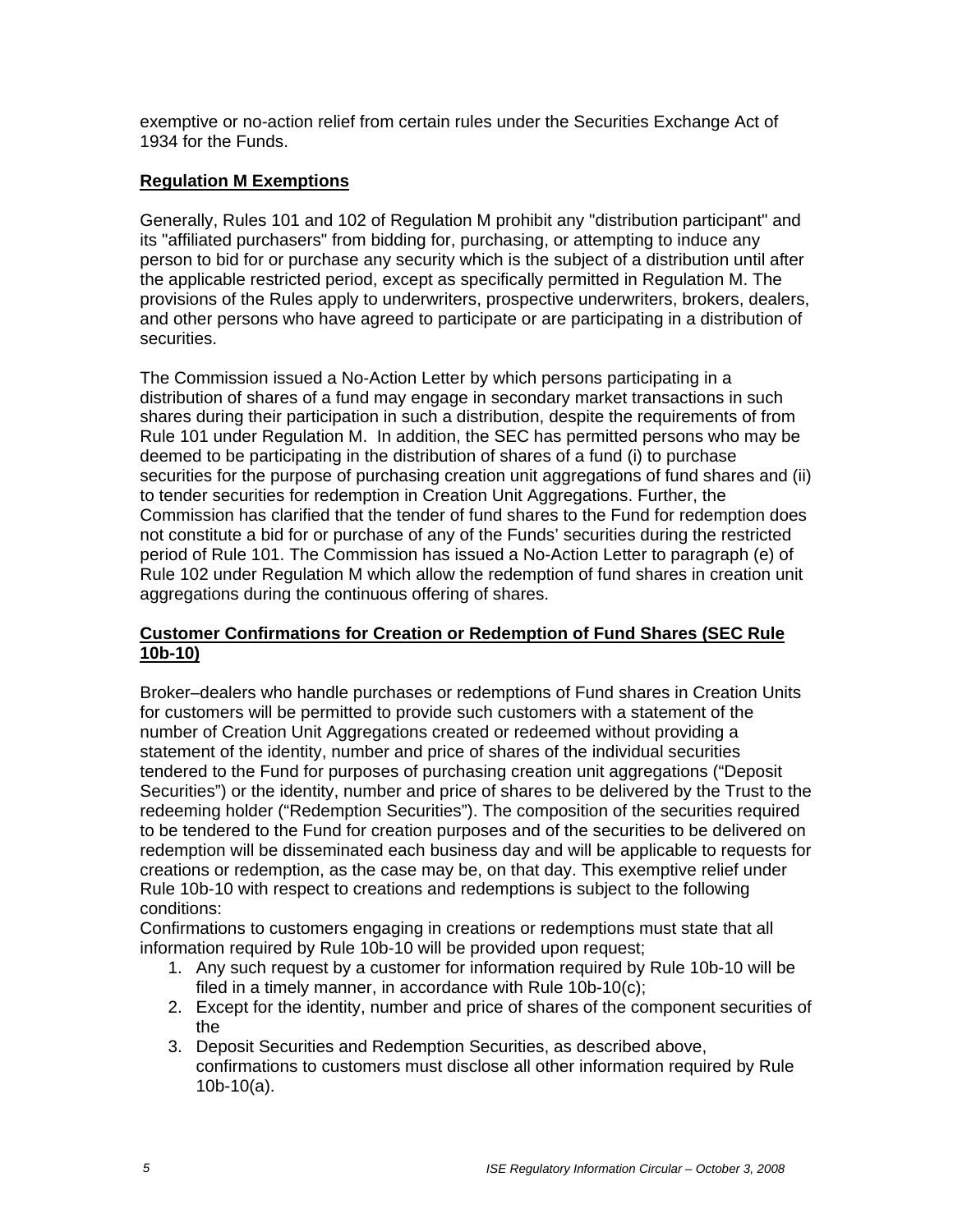### **SEC Rule 14e-5**

The Commission has permitted any person acting as a dealer-manager of a tender offer for a component security of fund (1) to redeem fund shares in creation unit aggregations from the issuer that may include a security subject to such tender offer and (2) to purchase fund shares during such tender offer. In addition, a No-Action has been issued under Rule 14e-5 states that if a broker-dealer acting as a dealer-manager of a tender offer for a security of the Fund purchases or arranges to purchase such securities in the secondary market for the purpose of tendering such securities to purchase one or more creation unit aggregations of shares, it must be made in conformance with the following:

- 1. such bids or purchases are effected in the ordinary course of business, in connection with a basket of 20 or more securities in which any security that is the subject of a distribution, or any reference security, does not comprise more than 5% of the value of the basket purchased; or
- 2. purchases are effected as adjustments to such basket in the ordinary course of business as a result of a change in the composition of the underlying index; and
- 3. such bids or purchases are not effected for the purpose of facilitating such tender offer.

# **Section 11(d)(1); SEC Rules 11d1-1 and 11d1-2**

Section 11(d)(1) of the Act generally prohibits a person who is both a broker and a dealer from effecting any transaction in which the broker-dealer extends credit to a customer on any security which was part of a new issue in the distribution of which he participated as a member of a selling syndicate or group within thirty days prior to such transaction. The Commission has clarified that Section 11(d)(1) does not apply to broker-dealers that are not authorized participants (and, therefore, do not create creation unit aggregations) that engage in both proprietary and customer transactions in shares of a fund in the secondary market, and for broker-dealer authorized participants that engage in creations of creation unit aggregations. This relief is subject to specific conditions, including the condition that such broker-dealer (whether or not an authorized participant) does not, directly or indirectly, receive from the fund complex any payment, compensation or other economic incentive to promote or sell the shares of a fund to persons outside the fund complex, other than non-cash compensation permitted under NASD Rule 2830 (I)(5)(A), (B) or (C). See letter dated November 22, 2005 from Brian A Bussey, Assistant Chief Counsel, SEC Division of Market Regulation, to Barclays Global Investors, N.A., dated November 22, 2005. The Commission has issued a No-Action Letter under Section 11(d)(1) of the Act states that broker-dealers may treat shares of a fund, for purposes of Rule 11d1-2, as "securities issued by a registered open-end investment company as defined in the Investment Company Act" and thereby extend credit or maintain or arrange for the extension or maintenance of credit on shares that have been owned by the persons to whom credit is provided for more than 30 days, in reliance on the exemption contained in the rule.

### **SEC Rule 15c1-5 and 15c1-6**

The Commission has issued a No-Action letter with respect to Rule 15c1-5 and Rule 15c1-6 as to the required disclosure of control by a broker or dealer with respect to creations and redemptions of fund shares and secondary market transactions therein.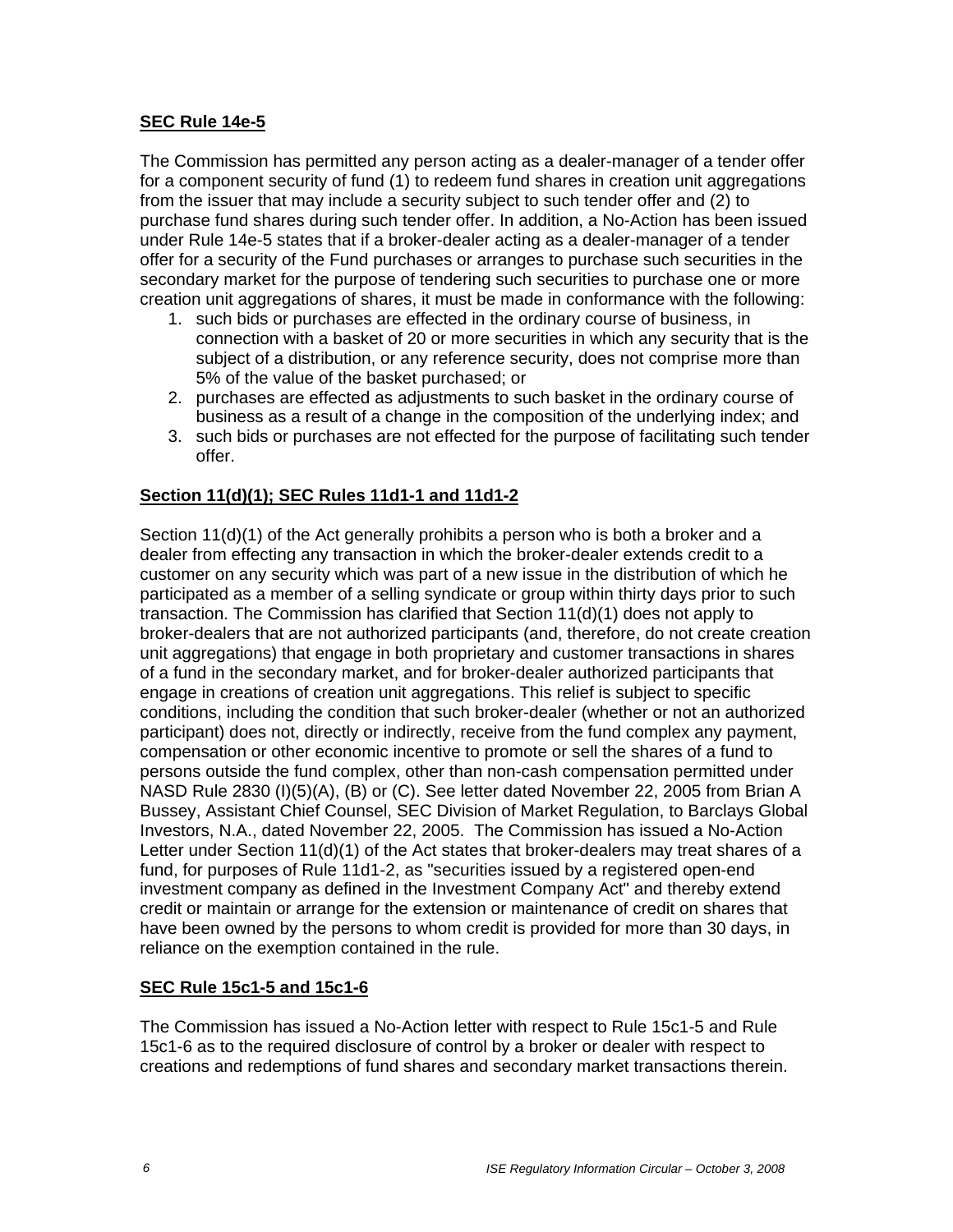**This Regulatory Information Bulletin is not a statutory Prospectus. Equity EAMs should consult the Trust's Registration Statement, SAI, Prospectus and the Fund's website for relevant information.**